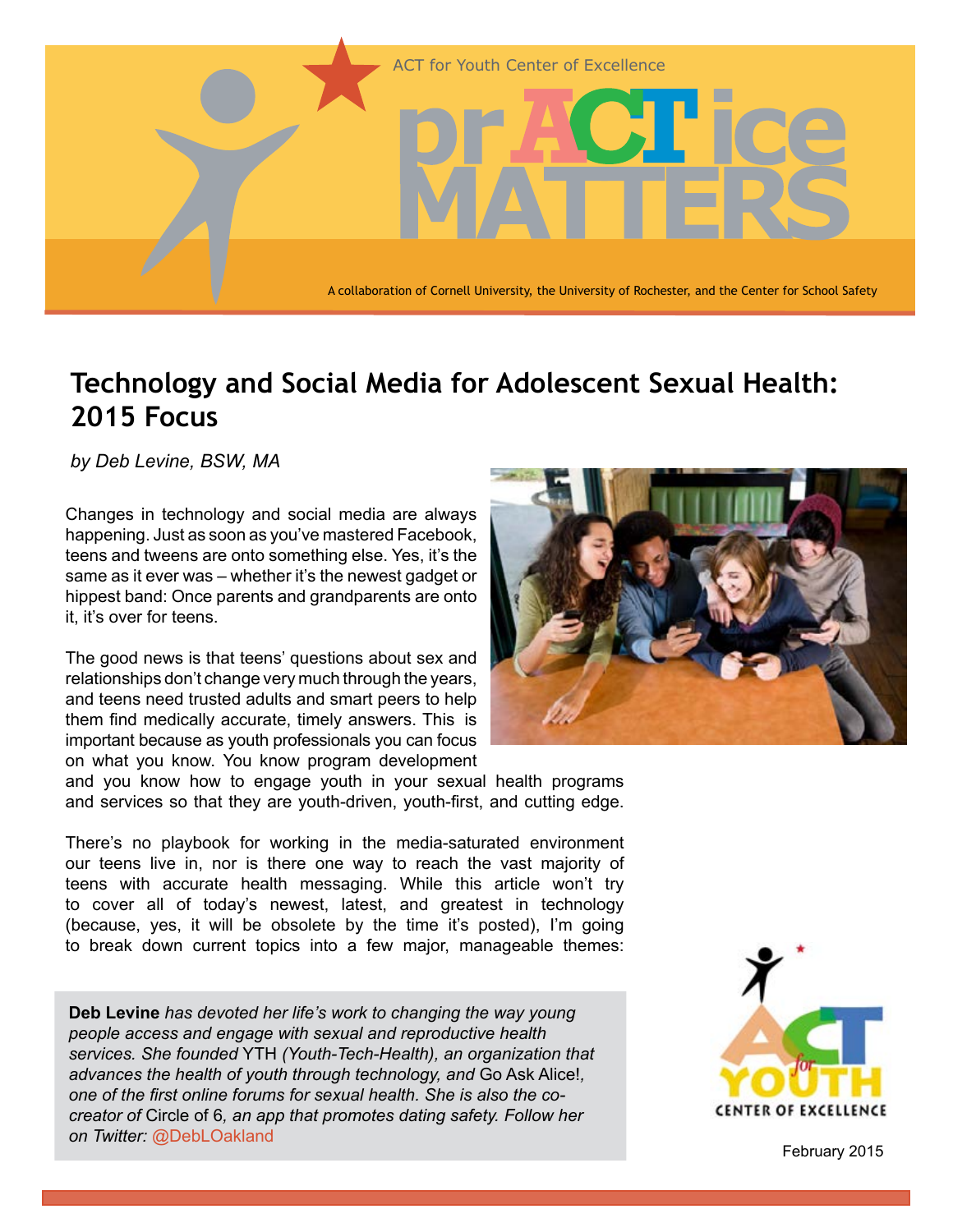- Rock star digital videos
- In-classroom sex ed
- Instagram, Vine, and other visual platforms
- Mobile apps for sex education

# **Rock Star Digital Videos**

Since so many youth-serving organizations are making digital videos to raise awareness, educate, and inform about sexual and reproductive health, it's smart to use our limited budgets to be sure that the right people are seeing them, and that the videos have an impact. Making videos "go viral" is hard work. And while you may not even want your video to go viral, you do want your digital videos to be seen by as many of your target audience as possible.

While it's unrealistic, and certainly over budget, to create a 25-page marketing plan for each video your team creates, you can think about the timing of each release, as well as who your partners are, in order to ensure good reach to the right youth. Here are a few tips to help you take your videos that you spent so much time on into the five-figure range.

**TIP #1: The first days matter.** Time the launch with a current event, and be ready to send out emails and shout outs via social media. Anecdotally, Mondays and Tuesdays are the the best days to release. In addition to your usual partners, think outside the box. You want to spread your message beyond those already converted.

#### **Teens PACT: Marketing Success**

Teens PACT, a project of Community Healthcare Network in New York City, has worked with youth to produce many high-quality, short videos about sexual health and related topics.

"Know the Signs," a video about dating violence and abuse, has over 26,000 views, whereas many of their other videos from the same time frame are hovering at 500-5,000 views. Teens PACT had an informal marketing plan around "Know the Signs" that worked.

The video was launched in August 2012, the same month that the journal *Pediatrics* did a special issue on teen dating violence. Teens PACT capitalized on relationships with partner organizations to promote the video, sending emails and links out widely. Because of the new research, media outlets were interested. Media response included video pickup by blogs and embeds in Facebook pages, such as the Never Alone Again blog and the Keep Calm Stop Emotional Abuse Facebook page.

#### **Teens PACT "More Than Just Sex" YouTube channel:**

<https://www.youtube.com/user/morethanjustsex>

**TIP #2: Tag your titles.** In other words, use the search terms young people would use in the titles of your videos.

**TIP #3: Keep your videos short.** I know it's hard when there's so much to say. But youth (and many adults) today have very short attention spans: under five minutes.

**TIP #4: Tell a good story.** Evoke emotions such as awe, excitement, amusement, anger, and anxiety. Contentment and sadness don't work very well.

**TIP #5: Be ready for after-the-viral.** If your video does take off, quotes will be needed for blogs, reporters, and websites. Make sure your website is up to date and ready to roll, with current "Contact Us" information, and that your team is on call to answer inquiries promptly.

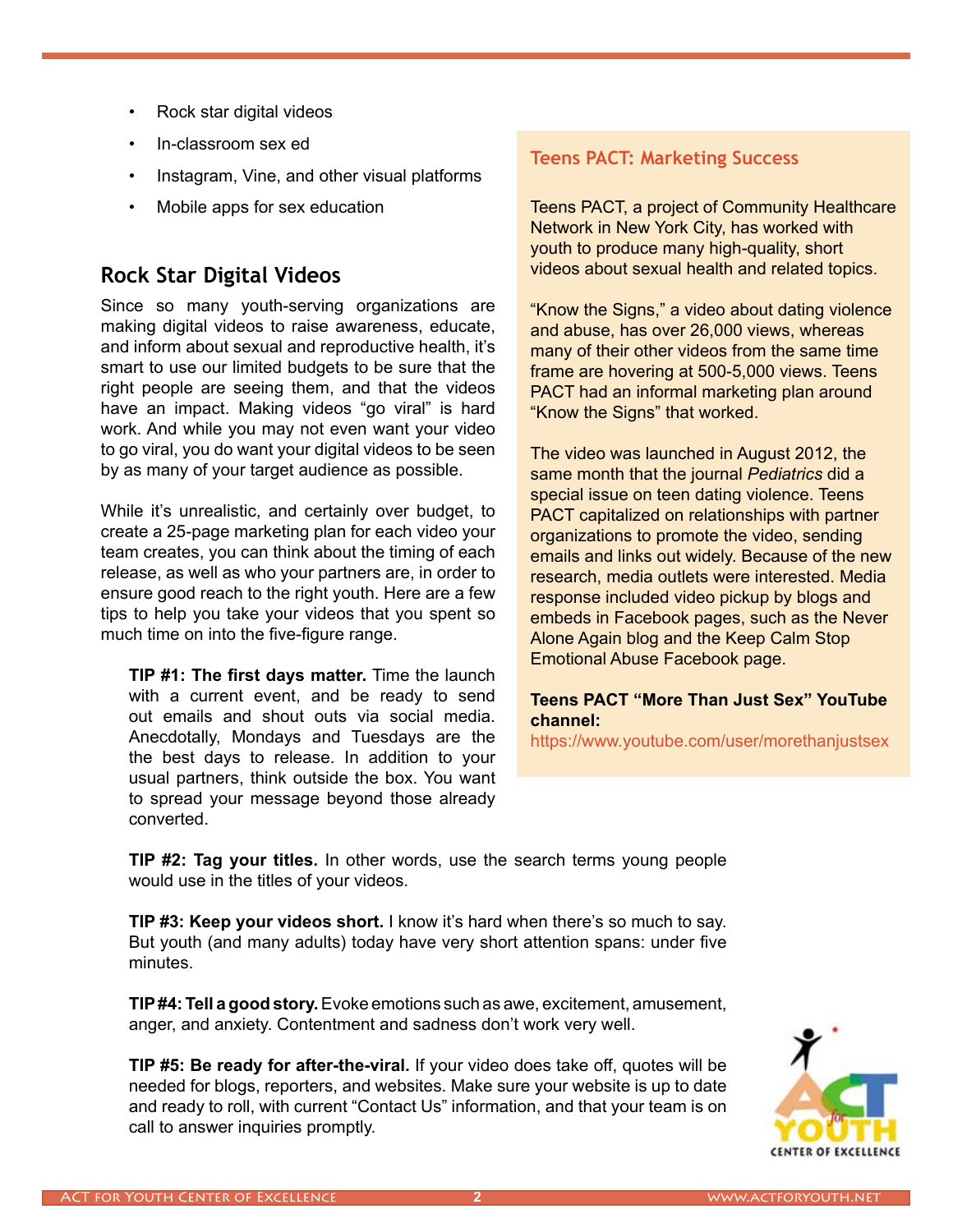## **In-Classroom Sex Education**

Working with students in an interactive way stimulates memory and critical thinking; when they are in the heat of the moment, it's more likely they'll remember what they learned. Technology can be used during in-classroom experiences as a teaching tool or a research tool. Both have benefits for students'

enhanced learning and information retention.

#### Resources:

*BioDigital Human.* This site depicts a 3-D body and provides lesson plans on various systems, including the reproductive system. (Registration is required. Must use a Chrome browser and be connected to the Internet).

<https://human.biodigital.com>

*PlayForward.* Elm City Stories allows the player to interact with a virtual world, making decisions and seeing possible outcomes. The game is designed to help prevent HIV infection.

<http://www.schellgames.com/game/play-forward/>

## **Instagram, Vine, and Other Visual Platforms**

Facebook and Twitter are not working well these days for agencies seeking to engage youth. They are still working for advocacy and communication efforts with adult supporters, so don't give up on Facebook and Twitter. But to reach young people, consider that today's youth are very visual – cropping and editing photos and videos on their phones and posting for the world to see and comment upon.

Here's a quick tutorial on Instagram and Vine, two sites popular with teens today:

*Instagram.* Compatible with iPhone and Android devices; free download from iTunes and Google Play stores.

*How it works:* You take a photo or shoot a video with the camera on your phone, and use Instagram or other free apps to edit (add text, change colors, make a collage, merge photos). Then you post it on

your Instagram account with a caption. Like Twitter, searches are by hashtag. A quick Instagram search for #sexed came up with selfies alongside conference presentations, and everything in between. There is room here for good, solid sex info!

### **Teens and Tech Stats**

The Pew Research Center surveyed teens in 2012, giving us a snapshot of teens' digital life. Online engagement and cell/smart phone ownership have likely increased since the survey.

- 93% of teens age 12-17 have access to a computer at home.
- 78% have cell phones, and nearly half of these have smart phones.
- One in four teens go online primarily via cell phone.
- Teens from lower-income families are "somewhat less likely" to go online.
- Facebook continues to be the most-used platform for teens, though enthusiasm is "waning."
- On average, 24% of teens who go online use Twitter. Black teens who use the internet are more likely than white teens to be Twitter users (39%).

View the full reports here:

# **Teens and Technology 2013**

[http://www.pewinternet.org/2013/03/13/](http://www.pewinternet.org/2013/03/13/teens-and-technology-2013/) teens-and-technology-2013/

### **Teens, Social Media, and Privacy**

[http://www.pewinternet.org/2013/05/21/](http://www.pewinternet.org/2013/05/21/teens-social-media-and-privacy/) teens-social-media-and-privacy/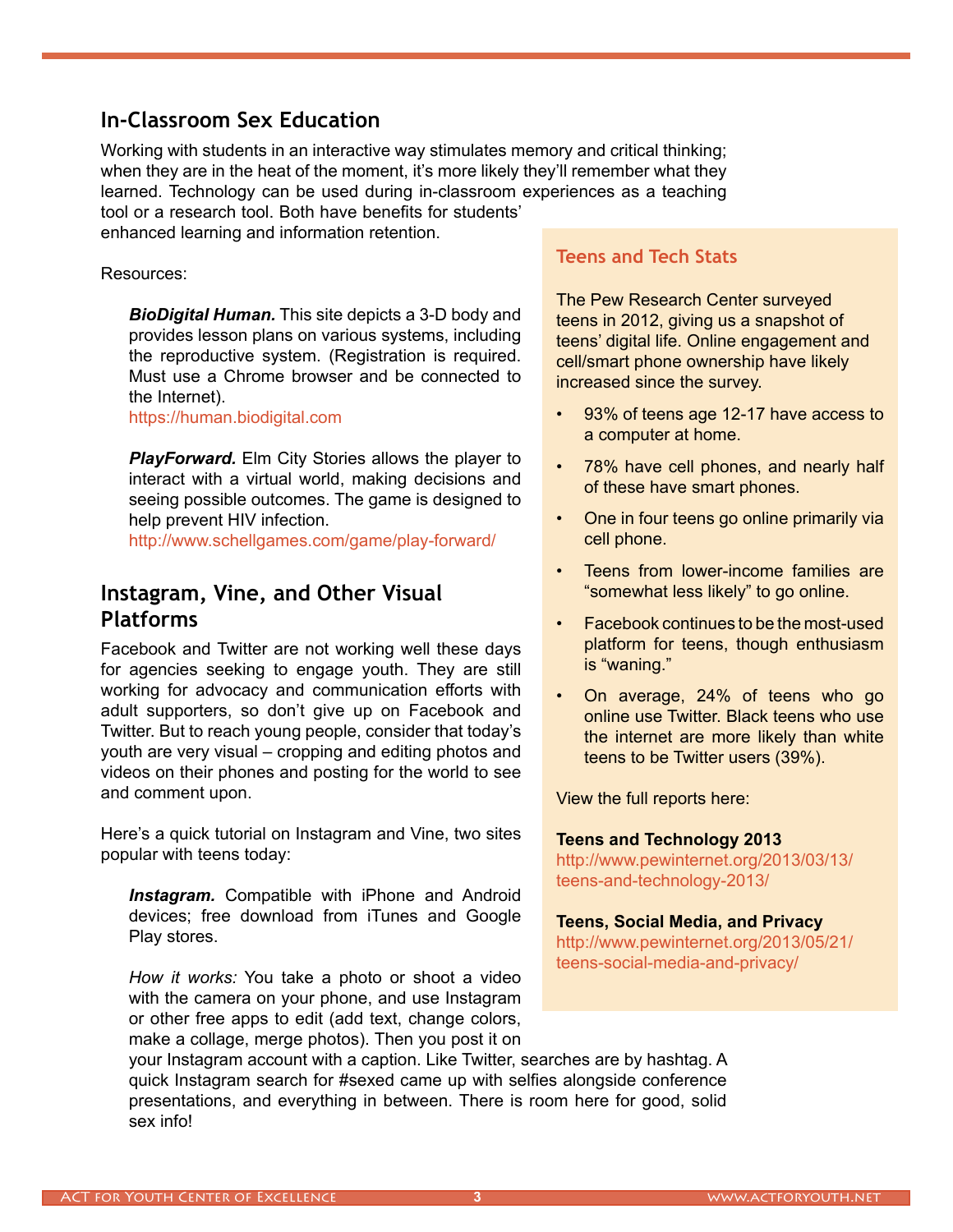*Vine.* Compatible with any phone that has a data plan. Free mobile site. <https://vine.co>

*How it works:* You can explore, watch, and upload very short (six seconds or less), looping videos. Searches are by hashtags. The most popular videos inspire response videos.

Keep alert for Snapchat, Kik, and sites yet to be developed. Hashtags seem to be the commonality among sites right now, making it easier for users to find what they want and cultivate followers across multiple platforms.

### **Mobile Apps for Sex Education**

Everyone's going mobile. Between phones and tablets, it's really time to integrate the best apps out there into your repertoire to connect youth to clinical services. Close to 50% of teens in the U.S. today have smartphones already; this number is only going to grow. Here are a few of the trendsetters in the sexual and reproductive health arena. All are downloadable in the iTunes and Google Play stores, unless otherwise noted.

**Teens in NYC.** Created by the New York City Department of Health, this app includes cool sections such as short videos about access to services, clinic experiences, and consent.

*Condom Pro.* Created by the National Campaign to Prevent Teen and Unplanned Pregnancy and distributed via Bedsider, this game is meant for youth over 17, but could be played by anyone. There are two parts to each level: open the package without ripping or tearing the condom, then place the condom on an object (candlestick, carrot, etc.). It gets harder each time you level up.

*My Birth Control.* Created by Planned Parenthood Federation of America in mobile web format, this app is good for youth without smartphones as it can be accessed on regular phones with data plans. Youth answer a few lifestyle and health questions to receive recommendations for birth control methods. <https://www.mybirthcontrolapp.org/>

*The Kickback.* Also created by Planned Parenthood in mobile web format, this is an app that helps youth negotiate through common situations at parties, in high school, etc. with alternate endings and consequences. <https://kickbackapp.org/>

*Circle of 6.* Created by a team of experts in the field, including the author, and distributed by Tech4Good, Circle of 6 is an award-winning safety app designed to prevent sexual assaults and dating violence and abuse among teens and young adults.

*Crisis Text Line.* Created by DoSomething.org, Crisis Text Line offers teens in a crisis a chance to communicate with a trained counselor about anything from relationships, to safer sex, to suicide prevention, simply by texting START to 741-741. <http://www.crisistextline.org>